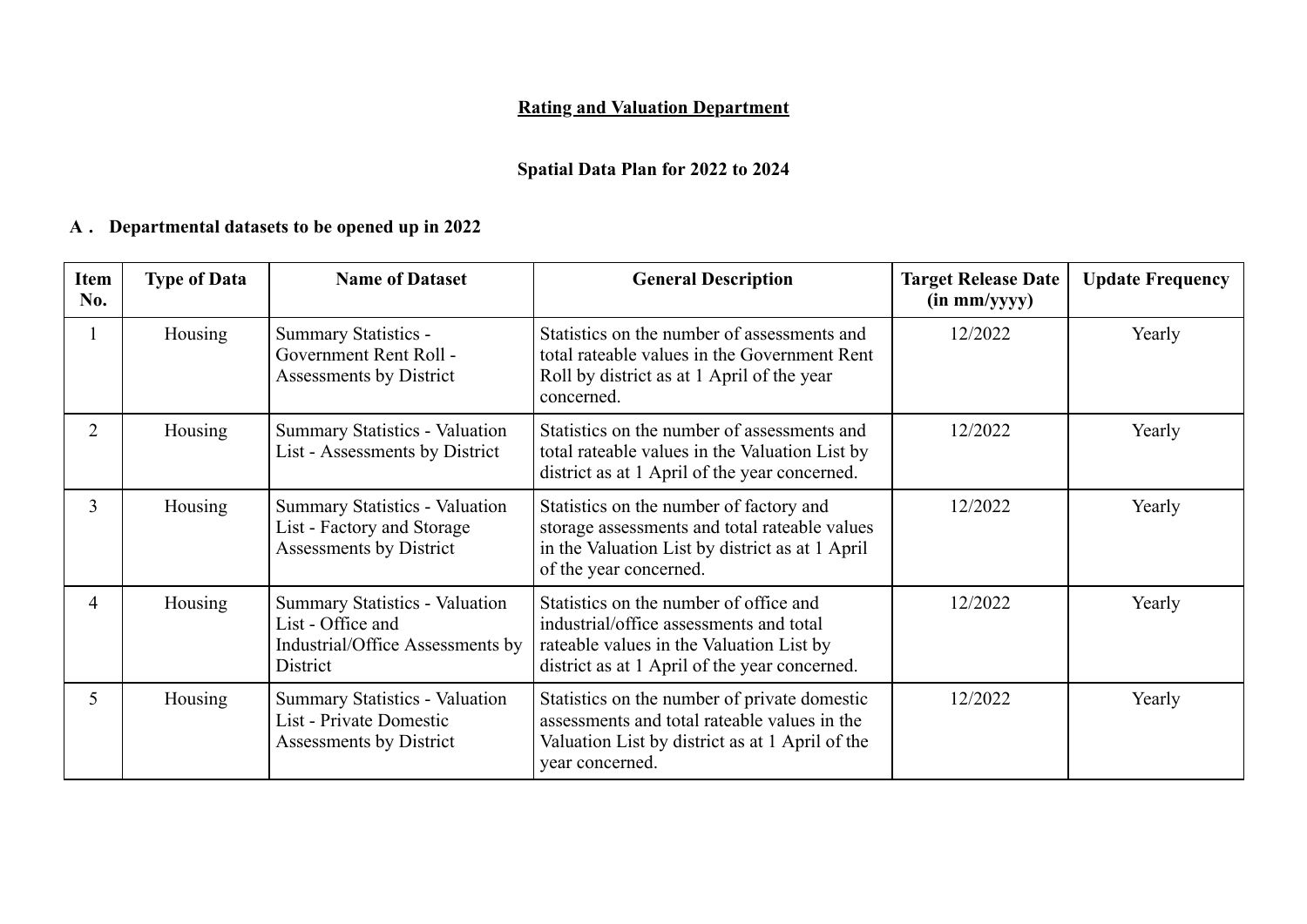#### **Departmental datasets to be opened up in 2022 A .**

| <b>Item</b><br>No. | <b>Type of Data</b> | <b>Name of Dataset</b>                                                                                  | <b>General Description</b>                                                                                                                                                  | <b>Target Release Date</b><br>$(in \, mm/yyyy)$ | <b>Update Frequency</b> |
|--------------------|---------------------|---------------------------------------------------------------------------------------------------------|-----------------------------------------------------------------------------------------------------------------------------------------------------------------------------|-------------------------------------------------|-------------------------|
|                    | Housing             | <b>Summary Statistics - Valuation</b><br>List - Shop and Other<br>Commercial Assessments by<br>District | Statistics on the number of shop and other<br>commercial assessments and total rateable<br>values in the Valuation List by district as at 1<br>April of the year concerned. | 12/2022                                         | Yearly                  |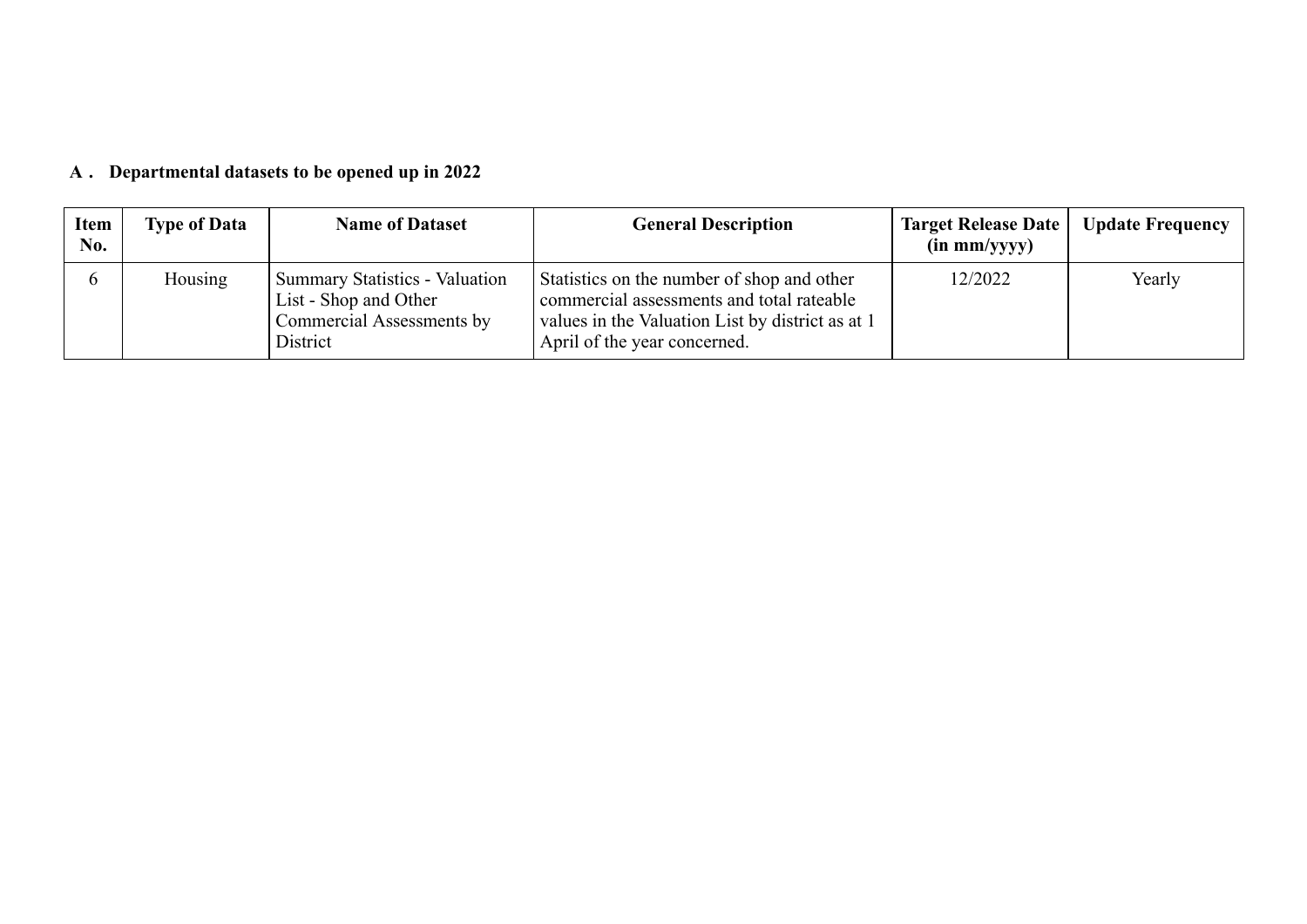#### **Departmental datasets to be opened up in 2023 and 2024 B .**

| <b>Item</b><br>No. | <b>Type of Data</b> | <b>Name of Dataset</b>                                                                                    | <b>General Description</b>                                                                                 | <b>Target Release Date</b><br>$(in \, mm/yyy)$ | <b>Update Frequency</b> |
|--------------------|---------------------|-----------------------------------------------------------------------------------------------------------|------------------------------------------------------------------------------------------------------------|------------------------------------------------|-------------------------|
|                    | Housing             | Property Market Statistics -<br>Private Domestic - Completions<br>and Forecast Completions by<br>District | Statistical data on completions and forecast<br>completions of private domestic properties by<br>district. | 12/2023                                        | Yearly                  |
| $\overline{2}$     | Housing             | Property Market Statistics -<br>Private Domestic - Forecast<br>Completions by Class and<br>District       | Statistical data on forecast completions of<br>private domestic properties by class and<br>district.       | 12/2023                                        | Yearly                  |
| 3                  | Housing             | Property Market Statistics -<br>Private Domestic - Stock and<br>Completions of Houses by<br>District      | Statistical data on stock and completions of<br>houses by district.                                        | 12/2023                                        | Yearly                  |
| $\overline{4}$     | Housing             | Property Market Statistics -<br>Private Domestic - Stock,<br>Completions and Vacancy by<br>District       | Statistical data on stock, completions and<br>vacancy of private domestic properties by<br>district.       | 12/2023                                        | Yearly                  |
| 5                  | Housing             | Property Market Statistics -<br>Private Offices - Completions<br>and Forecast Completions by<br>District  | Statistical data on completions and forecast<br>completions of private offices by district.                | 12/2023                                        | Yearly                  |
| 6                  | Housing             | Property Market Statistics -<br>Private Offices - Forecast<br>Completions by Grade and<br>District        | Statistical data on forecast completions of<br>private offices by grade and district.                      | 12/2023                                        | Yearly                  |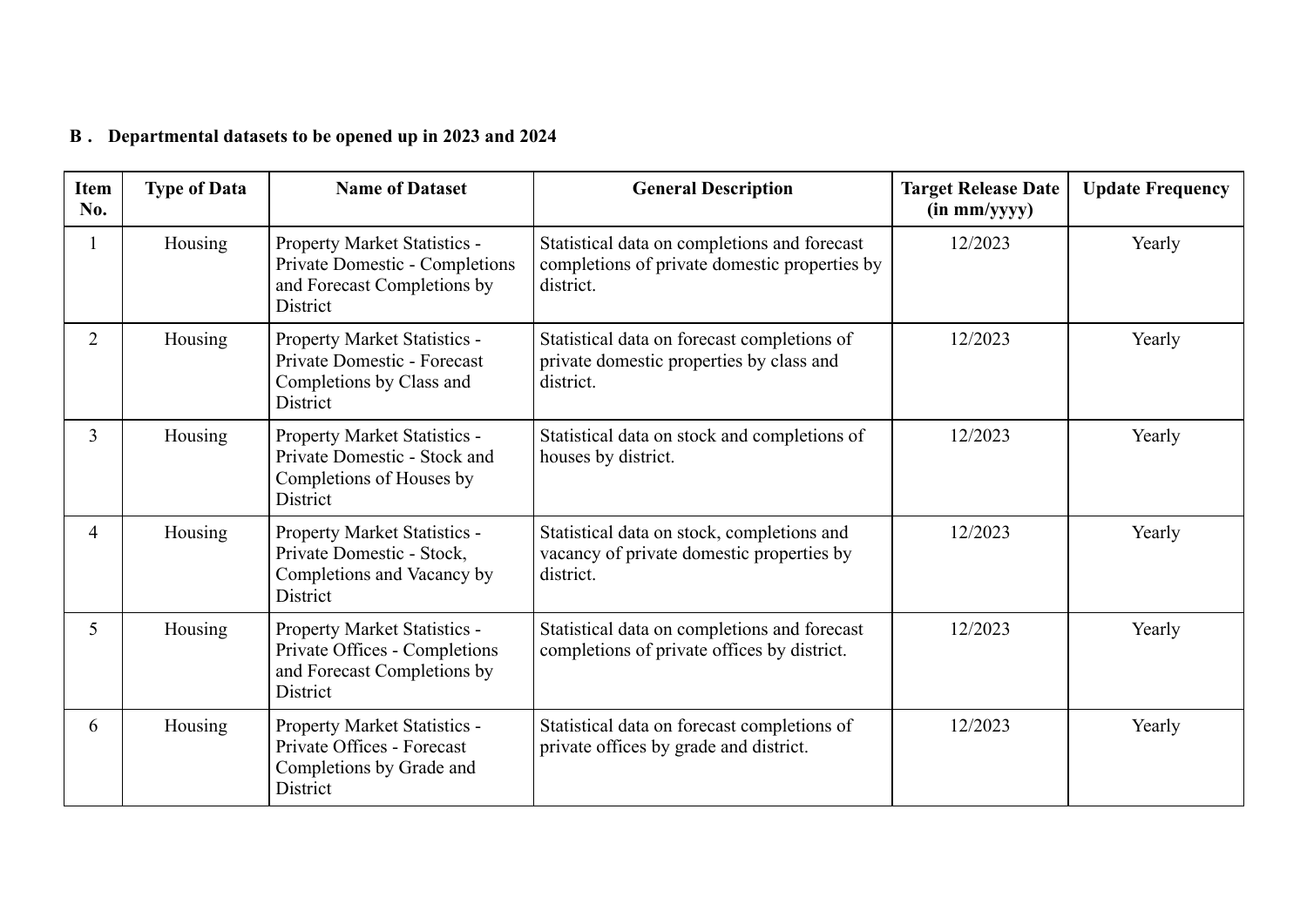#### **Departmental datasets to be opened up in 2023 and 2024 B .**

| <b>Item</b><br>No. | <b>Type of Data</b> | <b>Name of Dataset</b>                                                                                                    | <b>General Description</b>                                                                                   | <b>Target Release Date</b><br>$(in \, mm/yyyy)$ | <b>Update Frequency</b> |
|--------------------|---------------------|---------------------------------------------------------------------------------------------------------------------------|--------------------------------------------------------------------------------------------------------------|-------------------------------------------------|-------------------------|
| $\tau$             | Housing             | Property Market Statistics -<br>Private Offices - Stock and<br>Vacancy by Grade and District                              | Statistical data on stock and vacancy of<br>private offices by grade and district.                           | 12/2023                                         | Yearly                  |
| 8                  | Housing             | Property Market Statistics -<br>Private Offices - Stock,<br>Completions and Vacancy by<br>District                        | Statistical data on stock, completions and<br>vacancy of private offices by district.                        | 12/2023                                         | Yearly                  |
| 9                  | Housing             | Property Market Statistics -<br>Private Commercial -<br><b>Completions and Forecast</b><br>Completions by District        | Statistical data on completions and forecast<br>completions of private commercial properties<br>by district. | 12/2024                                         | Yearly                  |
| 10                 | Housing             | Property Market Statistics -<br>Private Commercial - Stock,<br>Completions and Vacancy by<br>District                     | Statistical data on stock, completions and<br>vacancy of private commercial properties by<br>district.       | 12/2024                                         | Yearly                  |
| 11                 | Housing             | Property Market Statistics -<br>Private Flatted Factories -<br><b>Completions and Forecast</b><br>Completions by District | Statistical data on completions and forecast<br>completions of private flatted factories by<br>district.     | 12/2024                                         | Yearly                  |
| 12                 | Housing             | Property Market Statistics -<br>Private Flatted Factories - Stock,<br>Completions and Vacancy by<br>District              | Statistical data on stock, completions and<br>vacancy of private flatted factories by district.              | 12/2024                                         | Yearly                  |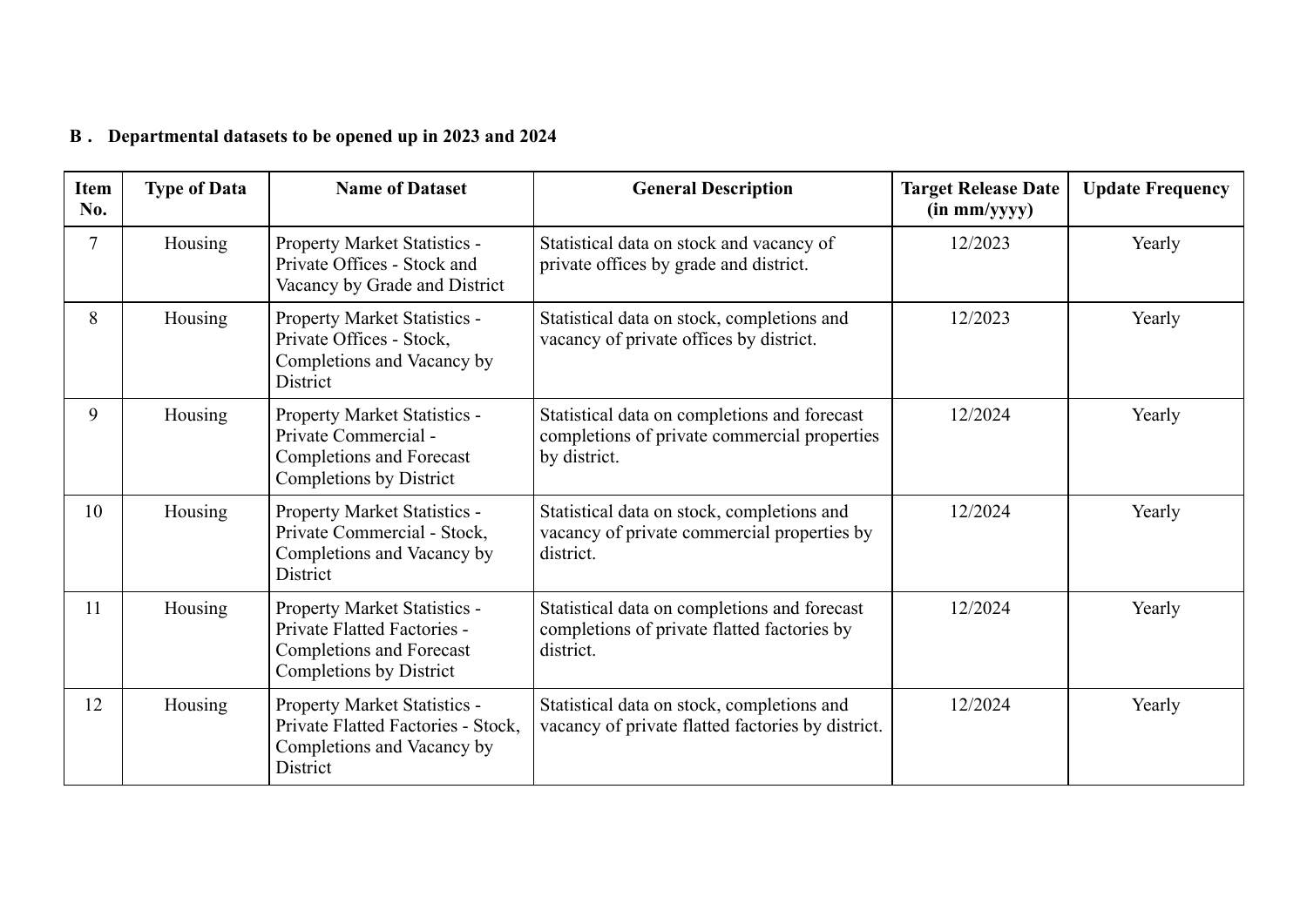#### **Departmental datasets to be opened up in 2023 and 2024 B .**

| <b>Item</b><br>No. | <b>Type of Data</b> | <b>Name of Dataset</b>                                                                                                        | <b>General Description</b>                                                                                    | <b>Target Release Date</b><br>$(in \, mm/yyyy)$ | <b>Update Frequency</b> |
|--------------------|---------------------|-------------------------------------------------------------------------------------------------------------------------------|---------------------------------------------------------------------------------------------------------------|-------------------------------------------------|-------------------------|
| 13                 | Housing             | Property Market Statistics -<br>Private Industrial/Office - Stock,<br>Completions and Vacancy by<br>District                  | Statistical data on stock, completions and<br>vacancy of private industrial/office properties<br>by district. | 12/2024                                         | Yearly                  |
| 14                 | Housing             | Property Market Statistics -<br>Private Specialised Factories -<br><b>Completions and Forecast</b><br>Completions by District | Statistical data on completions and forecast<br>completions of private specialised factories<br>by district.  | 12/2024                                         | Yearly                  |
| 15                 | Housing             | Property Market Statistics -<br>Private Specialised Factories -<br>Stock and Completions by<br>District                       | Statistical data on stock and completions of<br>private specialised factories by district.                    | 12/2024                                         | Yearly                  |
| 16                 | Housing             | Property Market Statistics -<br>Private Storage - Completions<br>and Forecast Completions by<br>District                      | Statistical data on completions and forecast<br>completions of private storage properties by<br>district.     | 12/2024                                         | Yearly                  |
| 17                 | Housing             | Property Market Statistics -<br>Private Storage - Stock,<br>Completions and Vacancy by<br>District                            | Statistical data on stock, completions and<br>vacancy of private storage properties by<br>district.           | 12/2024                                         | Yearly                  |